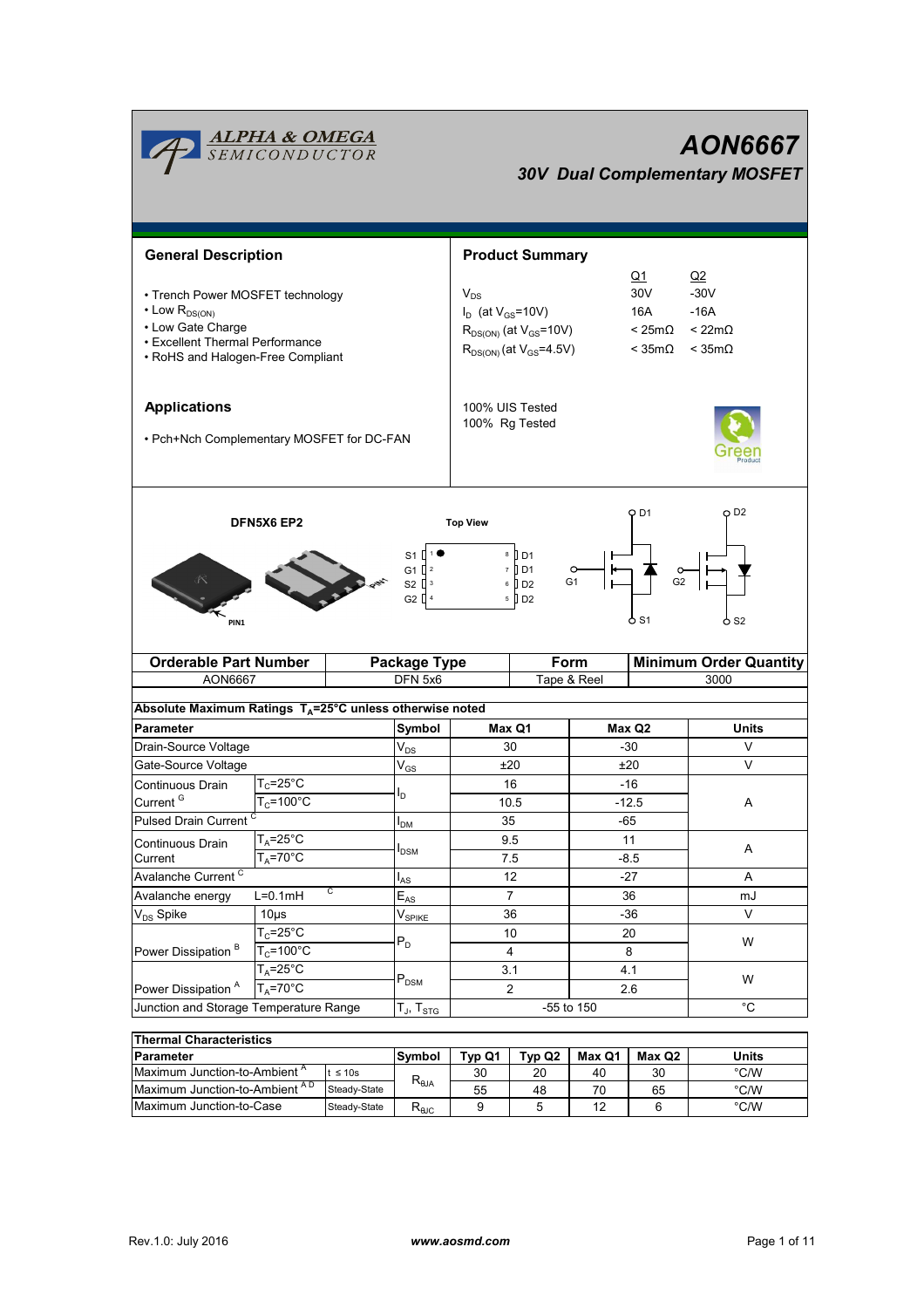

#### **Q1 Electrical Characteristics (TJ=25°C unless otherwise noted)**

| Symbol                                 | Parameter                             | <b>Conditions</b>                                                   | Min | <b>Typ</b> | Max            | <b>Units</b> |  |  |
|----------------------------------------|---------------------------------------|---------------------------------------------------------------------|-----|------------|----------------|--------------|--|--|
| <b>STATIC PARAMETERS</b>               |                                       |                                                                     |     |            |                |              |  |  |
| BV <sub>DSS</sub>                      | Drain-Source Breakdown Voltage        | ID=250µA, VGS=0V                                                    | 30  |            |                | V            |  |  |
| $I_{DSS}$                              | Zero Gate Voltage Drain Current       | $V_{DS}$ =30V, $V_{GS}$ =0V                                         |     |            | 1              | μA           |  |  |
|                                        |                                       | $T_J = 55^{\circ}C$                                                 |     |            | 5              |              |  |  |
| $I_{\rm GSS}$                          | Gate-Body leakage current             | $V_{DS}$ =0V, $V_{GS}$ = $\pm$ 20V                                  |     |            | 100            | nA           |  |  |
| $V_{GS(th)}$                           | Gate Threshold Voltage                | $V_{DS} = V_{GS}$ , $I_D = 250 \mu A$                               | 1.5 | 2.1        | 2.6            | V            |  |  |
|                                        | Static Drain-Source On-Resistance     | $V_{GS} = 10V$ , $I_D = 10A$                                        |     | 18.5       | 25             | $m\Omega$    |  |  |
| $R_{DS(ON)}$                           |                                       | $T_{\rm J}$ =125°C                                                  |     | 27         | 35             |              |  |  |
|                                        |                                       | $V_{GS} = 4.5V, I_D = 5A$                                           |     | 25         | 35             | $m\Omega$    |  |  |
| $g_{FS}$                               | <b>Forward Transconductance</b>       | $V_{DS}$ =5V, $I_D$ =10A                                            |     | 17         |                | S            |  |  |
| $V_{SD}$                               | Diode Forward Voltage                 | $I_S = 1A, V_{GS} = 0V$                                             |     | 0.75       | $\mathbf{1}$   | V            |  |  |
| $I_{\rm S}$                            | Maximum Body-Diode Continuous Current |                                                                     |     |            | 10             | A            |  |  |
|                                        | <b>DYNAMIC PARAMETERS</b>             |                                                                     |     |            |                |              |  |  |
| $\mathbf{C}_{\mathsf{iss}}$            | Input Capacitance                     |                                                                     |     | 373        |                | pF           |  |  |
| $C_{\text{oss}}$                       | Output Capacitance                    | $V_{GS}$ =0V, $V_{DS}$ =15V, f=1MHz                                 |     | 67         |                | pF           |  |  |
| $C_{\text{rss}}$                       | Reverse Transfer Capacitance          |                                                                     |     | 41         |                | pF           |  |  |
| R <sub>g</sub>                         | Gate resistance                       | $f = 1$ MHz                                                         | 0.6 | 1.8        | 2.8            | Ω            |  |  |
| <b>SWITCHING PARAMETERS</b>            |                                       |                                                                     |     |            |                |              |  |  |
| $Q_q(10V)$                             | <b>Total Gate Charge</b>              |                                                                     |     | 7.1        | 15             | nC           |  |  |
| $Q_g(4.5V)$                            | <b>Total Gate Charge</b>              | $V_{GS}$ =10V, $V_{DS}$ =15V, $I_{D}$ =10A                          |     | 3.5        | $\overline{7}$ | nC           |  |  |
| $Q_{gs}$                               | Gate Source Charge                    |                                                                     |     | 1.2        |                | nC           |  |  |
| $\mathsf{Q}_{\underline{\mathsf{gd}}}$ | Gate Drain Charge                     |                                                                     |     | 1.6        |                | nC           |  |  |
| $t_{D(0n)}$                            | Turn-On DelayTime                     |                                                                     |     | 4.3        |                | ns           |  |  |
| $t_r$                                  | Turn-On Rise Time                     | $V_{GS}$ =10V, V <sub>DS</sub> =15V, R <sub>L</sub> =1.5 $\Omega$ , |     | 2.8        |                | ns           |  |  |
| $t_{D(off)}$                           | Turn-Off DelayTime                    | $R_{\text{GEN}} = 3\Omega$                                          |     | 15.8       |                | ns           |  |  |
| $\mathbf{t}_\text{f}$                  | <b>Turn-Off Fall Time</b>             |                                                                     |     | 3.0        |                | ns           |  |  |
| $t_{\rm rr}$                           | Body Diode Reverse Recovery Time      | $I_F$ =10A, di/dt=500A/ $\mu$ s                                     |     | 6.0        |                | ns           |  |  |
| $Q_{rr}$                               | Body Diode Reverse Recovery Charge    | IF=10A, di/dt=500A/us                                               |     | 6.6        |                | пC           |  |  |

A. The value of  $R_{\theta JA}$  is measured with the device mounted on 1in<sup>2</sup> FR-4 board with 2oz. Copper, in a still air environment with T<sub>A</sub> =25°C. The Power dissipation P<sub>DSM</sub> is based on R <sub>θJA</sub> t≤ 10s and the maximum allowed junction temperature of 150°C. The value in any given application depends on

the user's specific board design.<br>B. The power dissipation P<sub>D</sub> is based on T<sub>J(MAX)</sub>=150° C, using junction-to-case thermal resistance, and is more useful in setting the upper<br>dissipation limit for cases where additional

D. The  $R_{\theta J\Delta}$  is the sum of the thermal impedance from junction to case  $R_{\theta JC}$  and case to ambient. E. The static characteristics in Figures 1 to 6 are obtained using <300us pulses, duty cycle 0.5% max.

F. These curves are based on the junction-to-case thermal impedance which is measured with the device mounted to a large heatsink, assuming a maximum junction temperature of  $T_{J(MAX)}$ =150°C. The SOA curve provides a single pulse rating.

G. The maximum current rating is package limited.

H. These tests are performed with the device mounted on 1 in<sup>2</sup> FR-4 board with 2oz. Copper, in a still air environment with T<sub>A</sub>=25°C.

APPLICATIONS OR USE AS CRITICAL COMPONENTS IN LIFE SUPPORT DEVICES OR SYSTEMS ARE NOT AUTHORIZED. AOS DOES NOT ASSUME ANY LIABILITY ARISING OUT OF SUCH APPLICATIONS OR USES OF ITS PRODUCTS. AOS RESERVES THE RIGHT TO IMPROVE PRODUCT DESIGN,FUNCTIONS AND RELIABILITY WITHOUT NOTICE.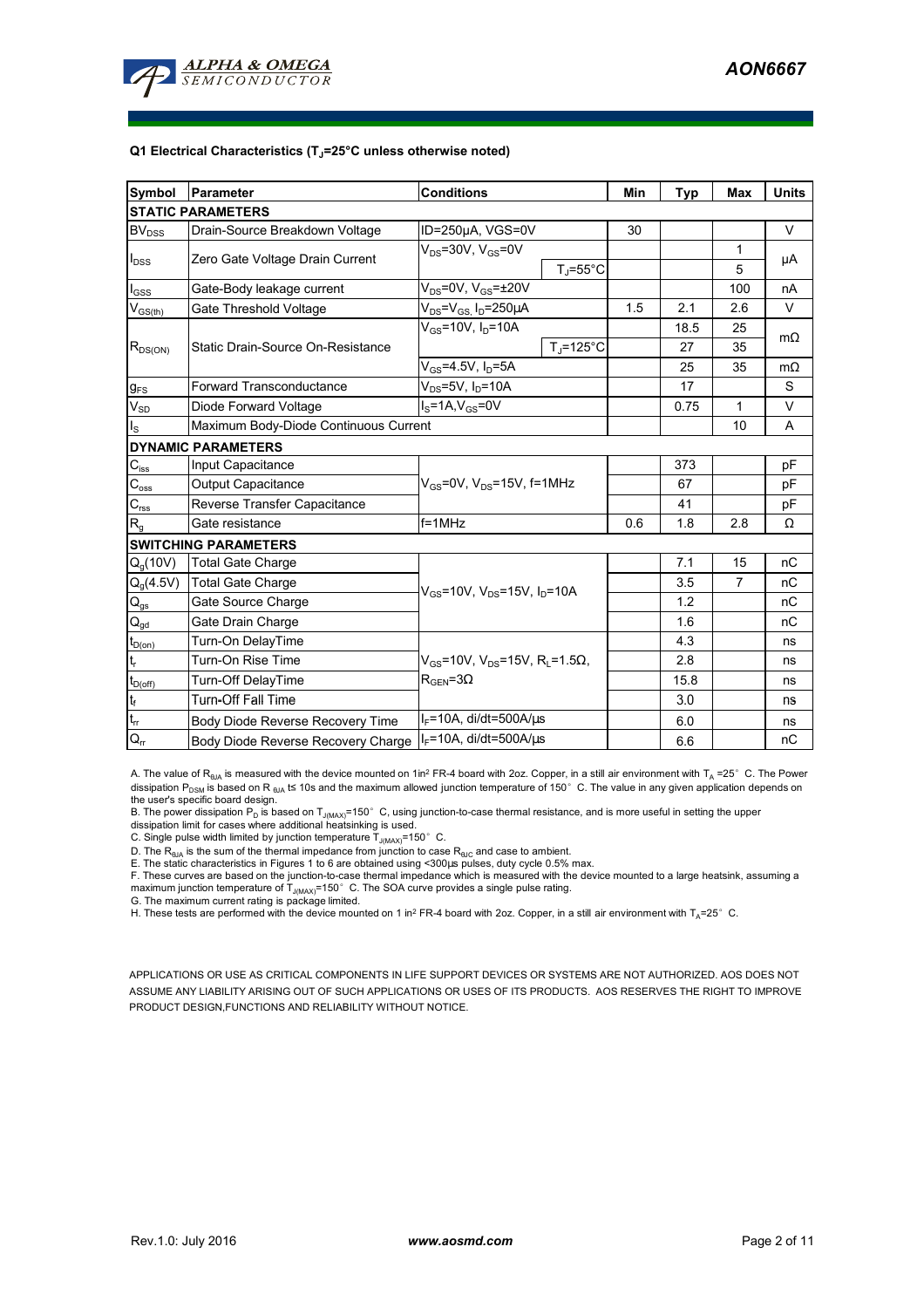

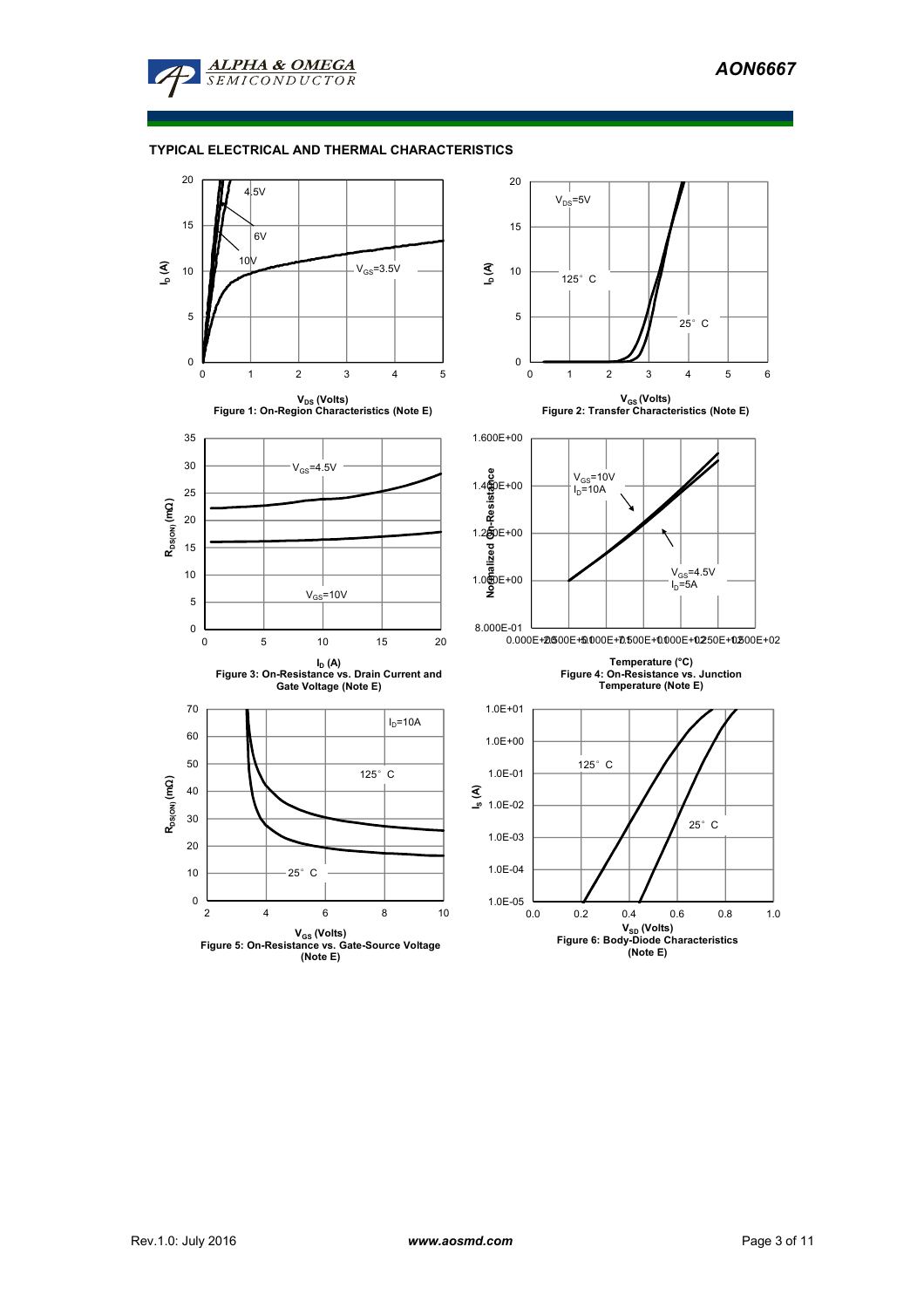

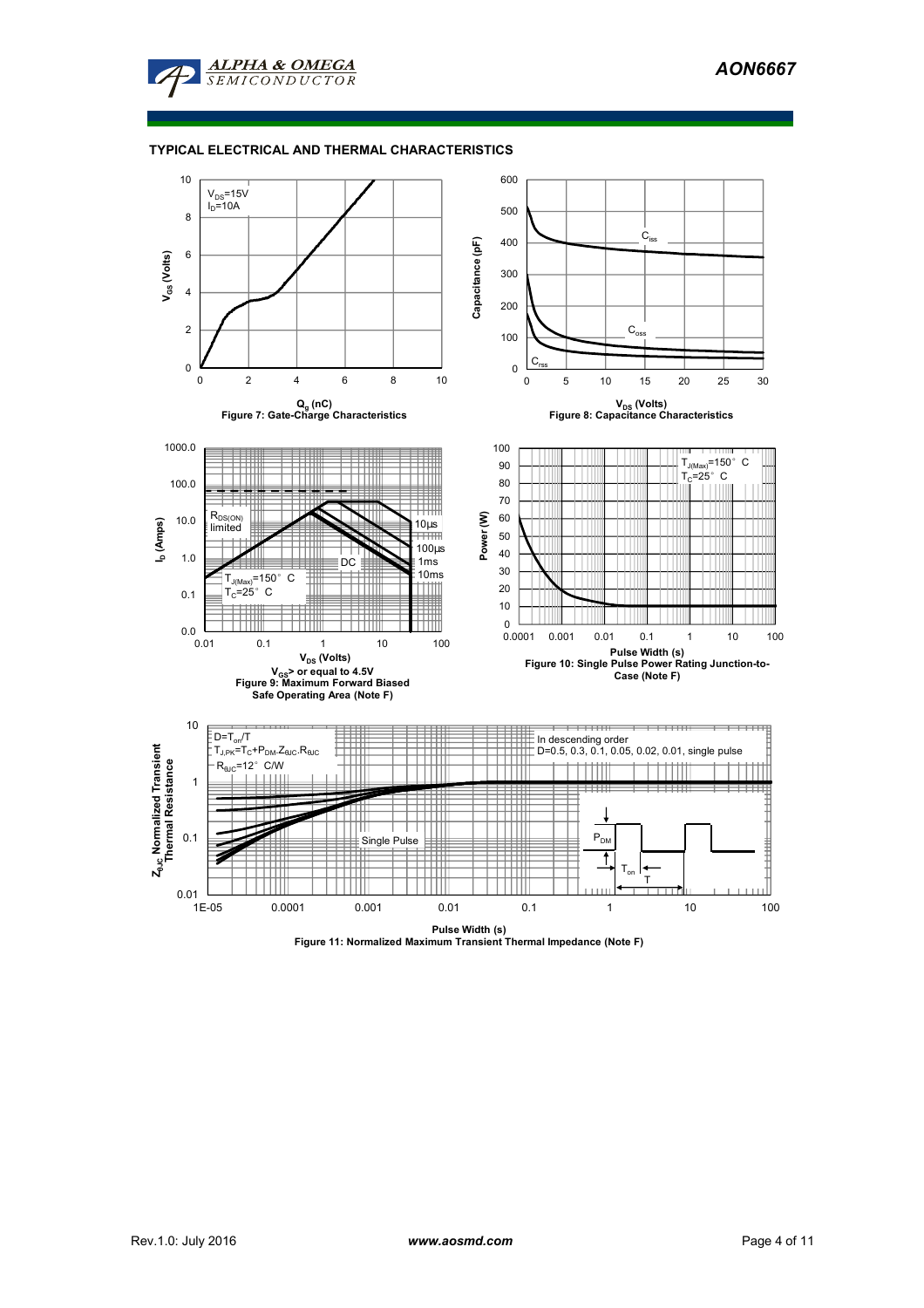





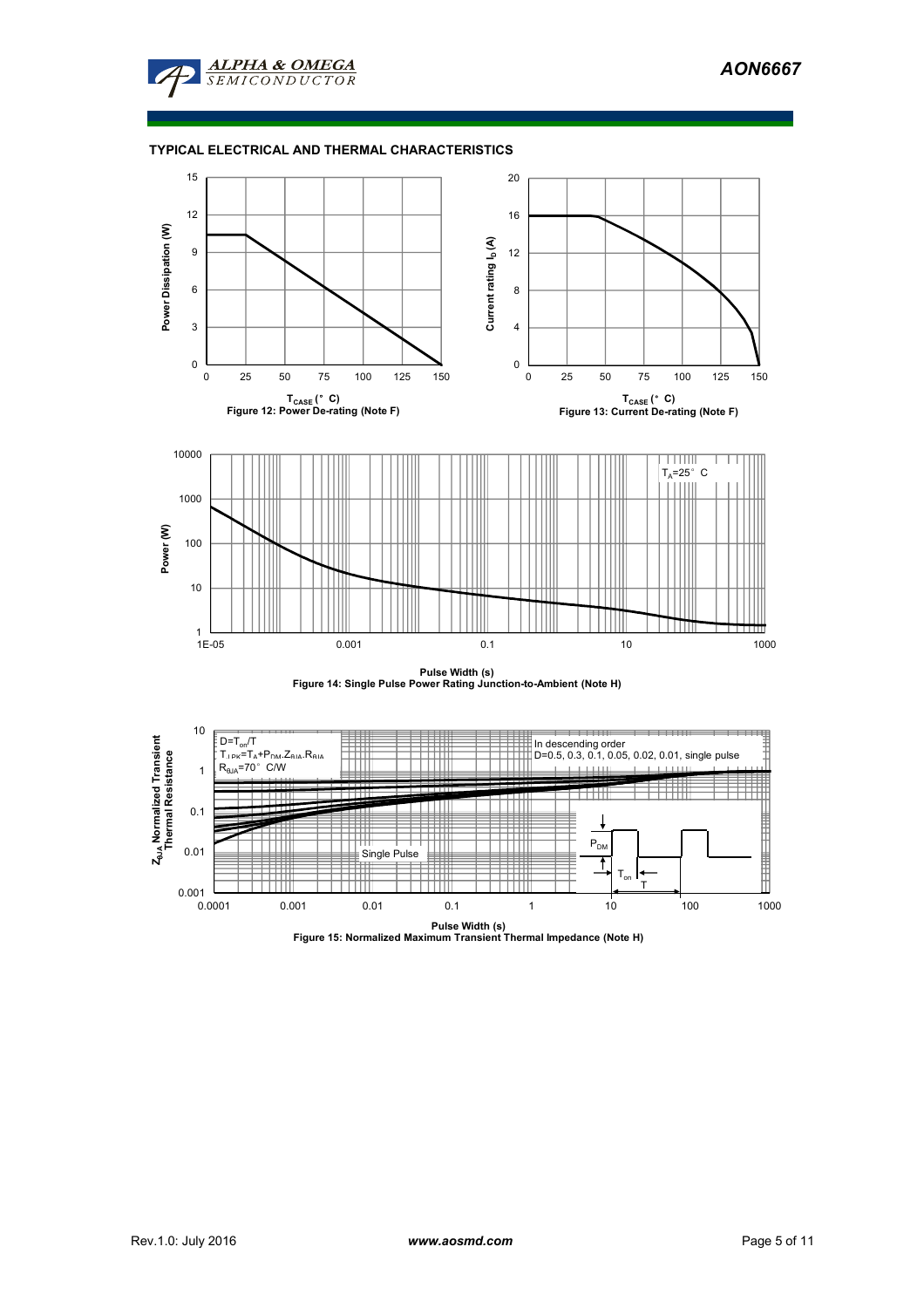

#### **Q2 Electrical Characteristics (TJ=25°C unless otherwise noted)**

| <b>Symbol</b>                           | Parameter                               | <b>Conditions</b>                                                            | Min            | Typ     | Max    | <b>Units</b> |  |  |
|-----------------------------------------|-----------------------------------------|------------------------------------------------------------------------------|----------------|---------|--------|--------------|--|--|
| <b>STATIC PARAMETERS</b>                |                                         |                                                                              |                |         |        |              |  |  |
| BV <sub>DSS</sub>                       | Drain-Source Breakdown Voltage          | $I_D = -250 \mu A$ , $V_{GS} = 0V$                                           | $-30$          |         |        | V            |  |  |
| $I_{DSS}$                               | Zero Gate Voltage Drain Current         | $V_{DS}$ =-30V, $V_{GS}$ =0V                                                 |                |         | $-1$   | μA           |  |  |
|                                         |                                         | $T_{\rm J}$ =55°C                                                            |                |         | $-5$   |              |  |  |
| $I_{GSS}$                               | Gate-Body leakage current               | $V_{DS}$ =0V, $V_{GS}$ = $\pm$ 20V                                           |                |         | ±100   | nA           |  |  |
| $\mathsf{V}_{\mathsf{GS}(\mathsf{th})}$ | Gate Threshold Voltage                  | $V_{DS}$ = $V_{GS}$ , $I_D$ =-250 $\mu$ A                                    | $-1.5$         | $-2.0$  | $-2.5$ | V            |  |  |
|                                         |                                         | $V_{cs}$ =-10V, $I_0$ =-9.7A                                                 |                | 16.5    | 22     | $m\Omega$    |  |  |
| $R_{DS(ON)}$                            | Static Drain-Source On-Resistance       | $T_{\rm J}$ =125°C                                                           |                | 24      | 32     |              |  |  |
|                                         |                                         | $V_{GS} = -4.5V, I_D = -7A$                                                  |                | 26      | 35     | $m\Omega$    |  |  |
| $g_{FS}$                                | <b>Forward Transconductance</b>         | $V_{DS}$ =-5V, $I_D$ =-9.7A                                                  |                | 27      |        | S            |  |  |
| $V_{SD}$                                | Diode Forward Voltage                   | $I_S = -1A, V_{GS} = 0V$                                                     |                | $-0.75$ | $-1$   | $\vee$       |  |  |
| $I_{\rm S}$                             | Maximum Body-Diode Continuous Current G |                                                                              |                |         | $-16$  | A            |  |  |
| <b>DYNAMIC PARAMETERS</b>               |                                         |                                                                              |                |         |        |              |  |  |
| $\mathbf{C}_{\mathsf{iss}}$             | Input Capacitance                       |                                                                              |                | 1040    |        | pF           |  |  |
| $C_{\text{oss}}$                        | Output Capacitance                      | $V_{GS}$ =0V, $V_{DS}$ =-15V, f=1MHz                                         |                | 180     |        | pF           |  |  |
| $C_{\text{rss}}$                        | Reverse Transfer Capacitance            |                                                                              |                | 125     |        | pF           |  |  |
| R <sub>g</sub>                          | Gate resistance                         | $f = 1$ MHz                                                                  | $\overline{2}$ | 4       | 6      | Ω            |  |  |
| <b>SWITCHING PARAMETERS</b>             |                                         |                                                                              |                |         |        |              |  |  |
| $Q_q(10V)$                              | <b>Total Gate Charge</b>                |                                                                              |                | 19      | 30     | nC           |  |  |
| $Q_g(4.5V)$                             | <b>Total Gate Charge</b>                | $V_{GS}$ =-10V, $V_{DS}$ =-15V, $I_D$ =-9.7A                                 |                | 9.6     | 15     | nC           |  |  |
| $Q_{gs}$                                | Gate Source Charge                      |                                                                              |                | 3.6     |        | nC           |  |  |
| $Q_{gd}$                                | Gate Drain Charge                       |                                                                              |                | 4.6     |        | nC           |  |  |
| $t_{D(0n)}$                             | Turn-On DelayTime                       |                                                                              |                | 10      |        | ns           |  |  |
| t,                                      | Turn-On Rise Time                       | $V_{\text{gs}}$ =-10V, V <sub>DS</sub> =-15V, R <sub>1</sub> =1.5 $\Omega$ , |                | 5.5     |        | ns           |  |  |
| $t_{D(off)}$                            | Turn-Off DelayTime                      | $R_{\text{GEN}} = 3\Omega$                                                   |                | 26.0    |        | ns           |  |  |
| $\mathbf{t}_\text{f}$                   | <b>Turn-Off Fall Time</b>               |                                                                              |                | 9       |        | ns           |  |  |
| $t_{\rm rr}$                            | Body Diode Reverse Recovery Time        | $I_F = -9.7A$ , dl/dt=500A/ $\mu$ s                                          |                | 11.5    |        | ns           |  |  |
| $Q_{rr}$                                | Body Diode Reverse Recovery Charge      | $I_F$ =-9.7A, dl/dt=500A/ $\mu$ s                                            |                | 25      |        | пC           |  |  |

A. The value of  $R_{\theta JA}$  is measured with the device mounted on 1in<sup>2</sup> FR-4 board with 2oz. Copper, in a still air environment with T<sub>A</sub> =25°C. The Power dissipation P<sub>DSM</sub> is based on R <sub>θJA</sub> t≤ 10s and the maximum allowed junction temperature of 150°C. The value in any given application depends on

the user's specific board design.<br>B. The power dissipation P<sub>D</sub> is based on T<sub>J(MAX)</sub>=150° C, using junction-to-case thermal resistance, and is more useful in setting the upper<br>dissipation limit for cases where additional

D. The  $R_{\theta J\Delta}$  is the sum of the thermal impedance from junction to case  $R_{\theta JC}$  and case to ambient. E. The static characteristics in Figures 1 to 6 are obtained using <300us pulses, duty cycle 0.5% max.

F. These curves are based on the junction-to-case thermal impedance which is measured with the device mounted to a large heatsink, assuming a maximum junction temperature of  $T_{J(MAX)}$ =150°C. The SOA curve provides a single pulse rating.

G. The maximum current rating is package limited.

H. These tests are performed with the device mounted on 1 in<sup>2</sup> FR-4 board with 2oz. Copper, in a still air environment with T<sub>A</sub>=25°C.

APPLICATIONS OR USE AS CRITICAL COMPONENTS IN LIFE SUPPORT DEVICES OR SYSTEMS ARE NOT AUTHORIZED. AOS DOES NOT ASSUME ANY LIABILITY ARISING OUT OF SUCH APPLICATIONS OR USES OF ITS PRODUCTS. AOS RESERVES THE RIGHT TO IMPROVE PRODUCT DESIGN,FUNCTIONS AND RELIABILITY WITHOUT NOTICE.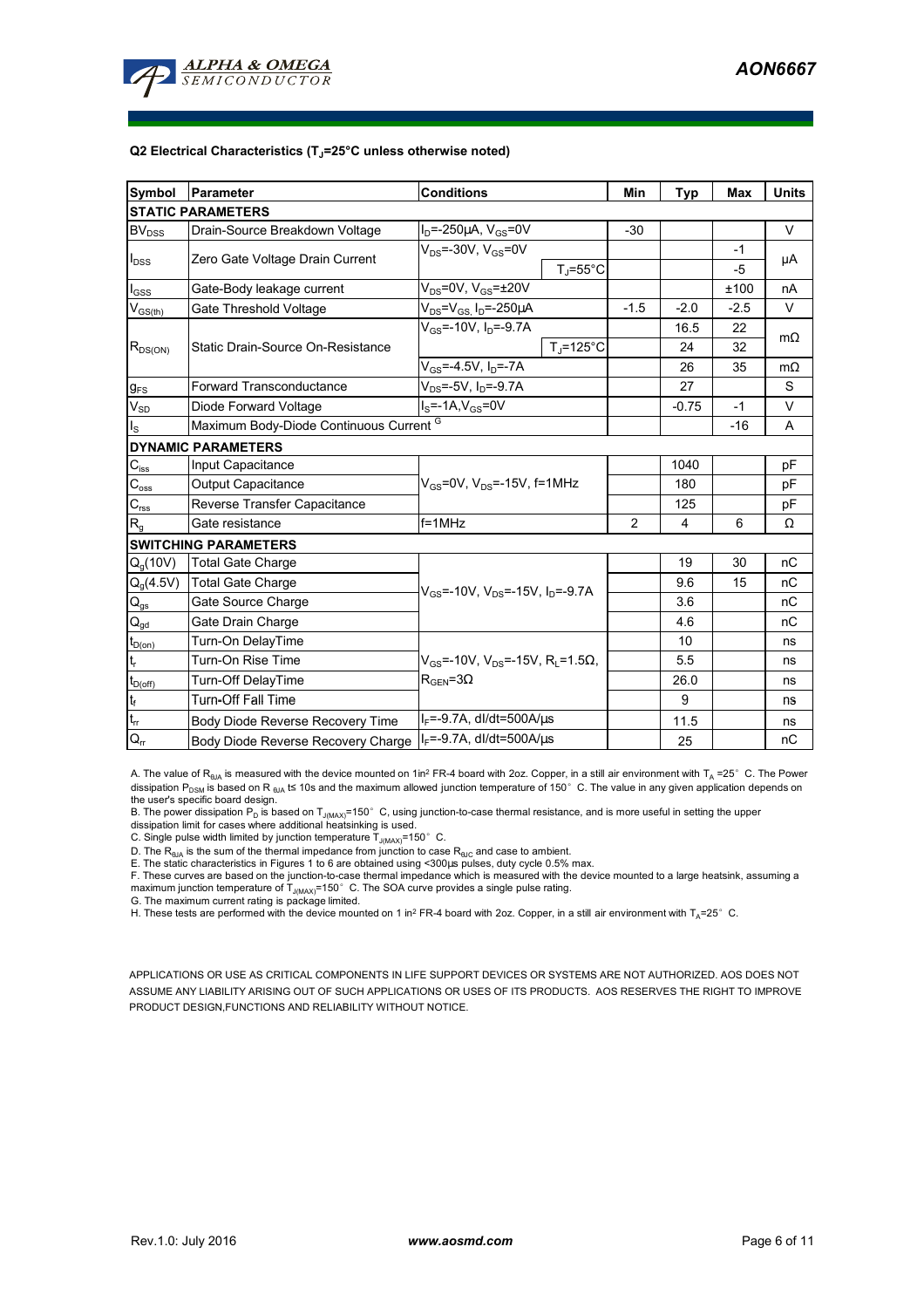

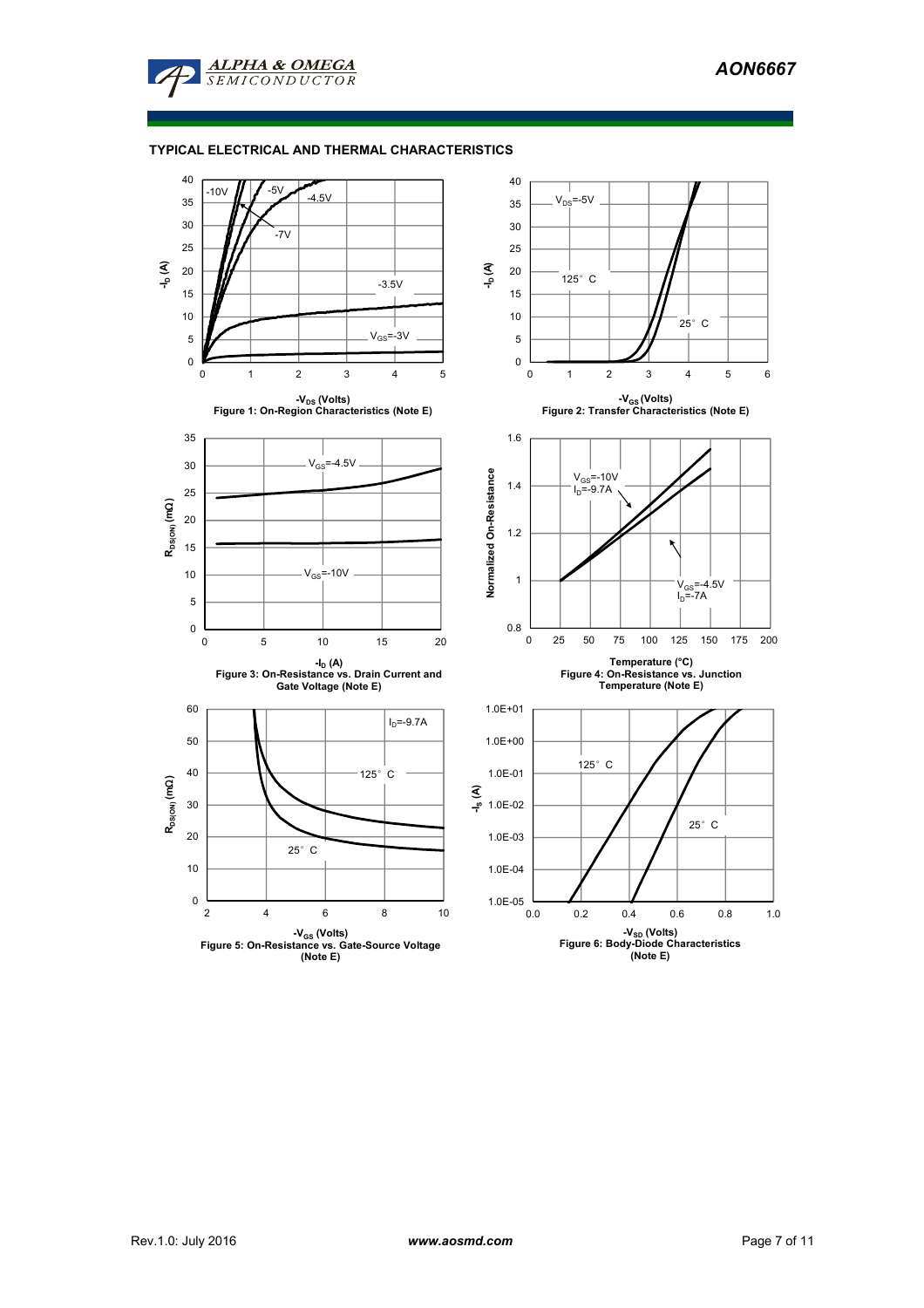

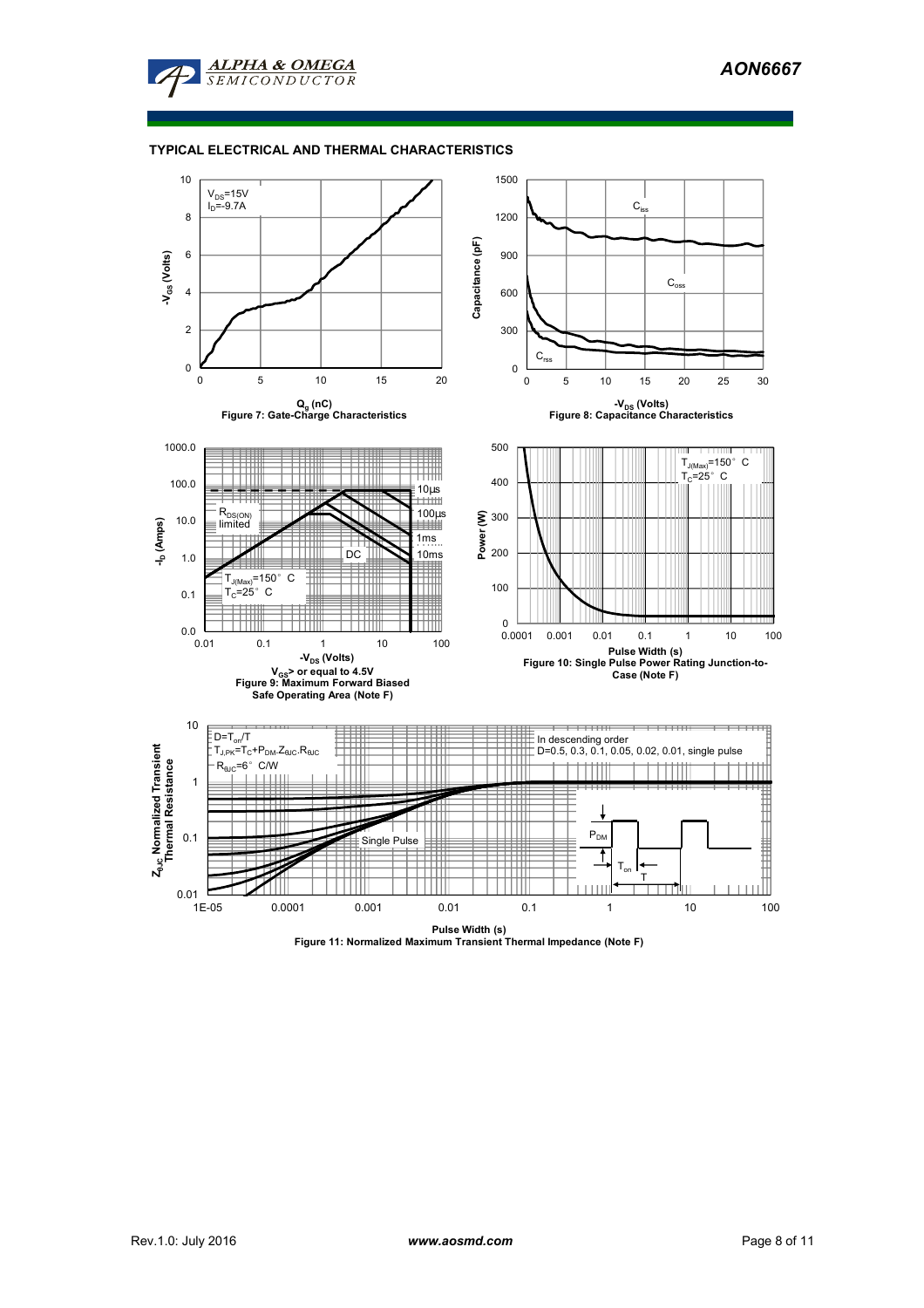





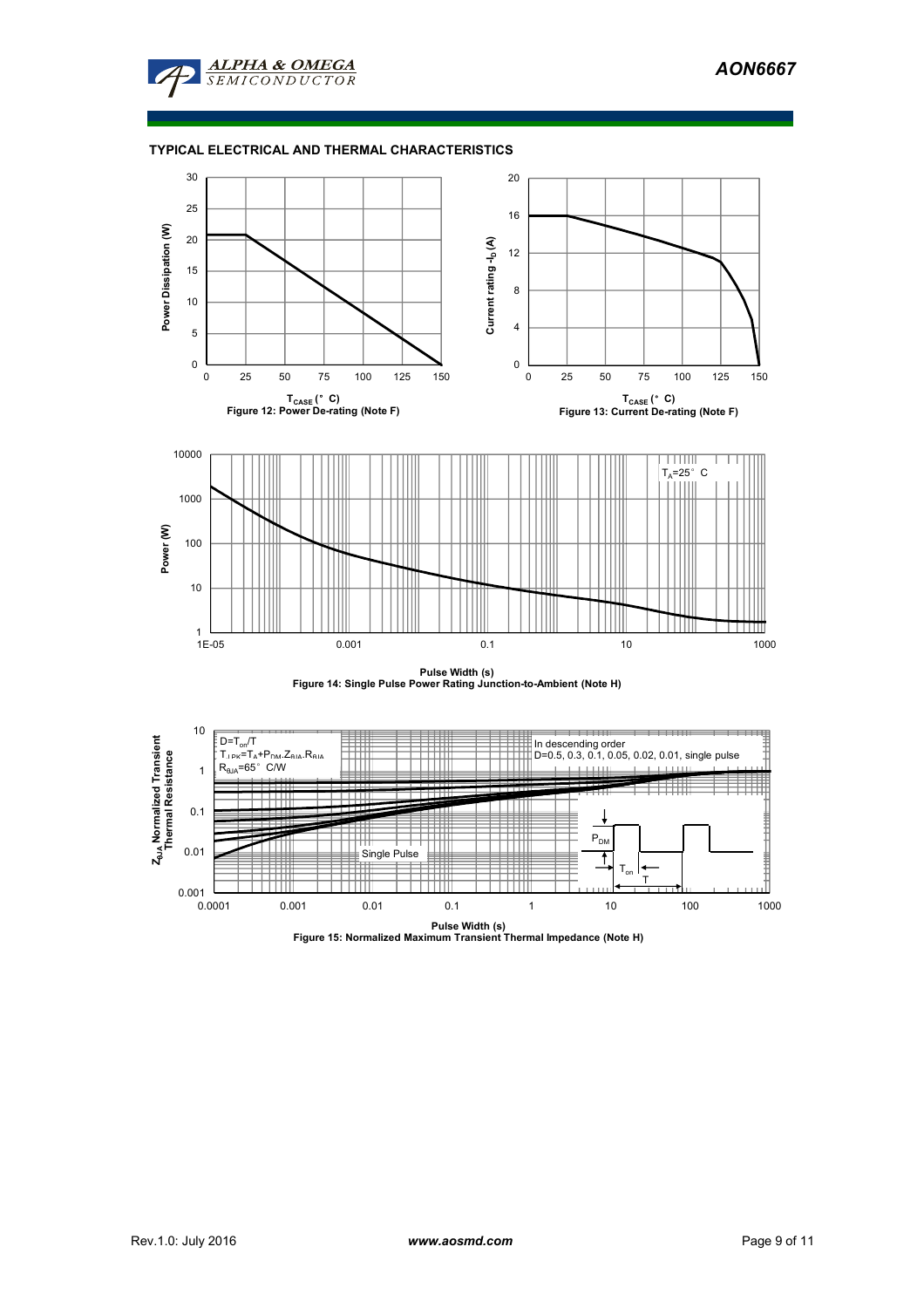

#### Figure A: Gate Charge Test Circuit & Waveforms



Figure B: Resistive Switching Test Circuit & Waveforms



Figure C: Unclamped Inductive Switching (UIS) Test Circuit & Waveforms



# Figure D: Diode Recovery Test Circuit & Waveforms